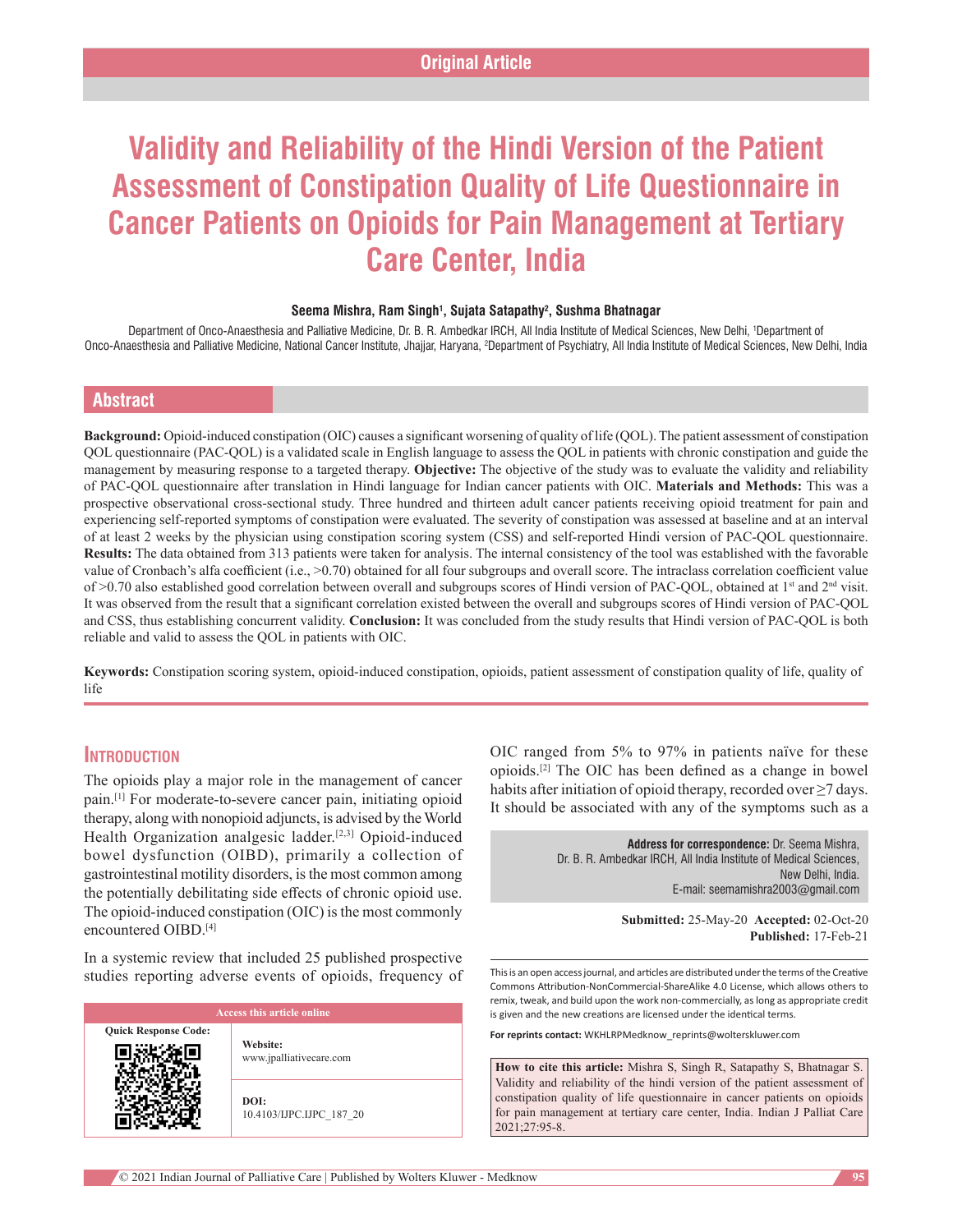reduction in the frequency of bowel movement, a feeling of incomplete evacuation, and increase force required to pass bowel movement due to hard stool.<sup>[5]</sup>

OIC leads to a great impact on the quality of life  $(QOL)$ .<sup>[6]</sup> There are several subjective assessment scales and objective methods to assess the severity or to explore the pathophysiology of constipation.[7] The Patient Assessment of Constipation QOL questionnaire (PAC‑QOL) developed and validated in English language by Marquis *et al*. to assess the QOL in patients with constipation.[8] The validity and reliability of this questionnaire has also been confirmed in various languages such as French, Dutch, Japanese,<sup>[9]</sup> Turkish,<sup>[10]</sup> and Persian.<sup>[11]</sup> In this study, we validated a Hindi version of the PAC‑QOL questionnaire and assessed its reliability and validity in cancer patients suffering from OIC

# **Materials and Methods**

## **Study design**

This was an observational prospective cross‑sectional study.

## **Setting**

The study was done at the department of onco-anesthesia and palliative medicine in a tertiary care center. The study was completed within a span of 1 year from October 2017 to September 2018.

## **Ethical clearance**

Ethical clearance for conducting the study was obtained from AIIMS Ethics Committee on September 1, 2017, vide Ref. No. IEC-415/04.08.2017, RP-40/2017.

## **Participants**

The adult cancer patients presenting to palliative care clinic or admitted to palliative care unit, those on opioid treatment for more than 2 weeks for cancer pain, and meeting the criteria of OIC as suggested by consensus group<sup>[5]</sup> were enrolled for the study after applying exclusion criteria. An informed written consent was obtained from all the participants. Demographic details and clinical profile containing malignancy, time duration, dose and type of opioid, adjuvant drugs, and use of laxatives were noted down.

## **Exclusion criteria**

The patients aged <18 years, those with associated comorbidities (such as diabetes, Parkinson's disease, chronic idiopathic constipation, neurologic and neuromuscular disorders, metabolic derangements, constipation due to bowel obstruction or gut perforation, and malignancies arising from rectum or anal canal), patients on certain medications (e.g., iron supplements, antidepressants, antacids, antitussives, anticholinergics, antiemetics, neuroleptics, etc.) that lead to or exacerbate constipation, patients who were not able to read and write, not able to communicate properly, and mentally challenged were excluded from the study.

## **Study tools** *Hindi version of the patient assessment of constipation quality of life*

The Hindi version of Original PAC‑QOL questionnaire was obtained by e‑mail communication with the MAPI research trust organization that has the copyright to distribute the linguistically validated version of PAC‑QOL questionnaire free of cost for the academic research purpose to individual or institutes. PAC‑QOL had already undergone full linguistic validation process. Therefore, no formal linguistic validation by translation-retranslation method was done.

The PAC‑QOL questionnaire comprises 28 questions that are divided into four subscales. The physical discomfort subscale comprises first four questions (question 1–4), psychosocial discomfort subscale includes next eight questions(question 5–12), worries/concerns subscale includes next 11 questions (question 13–23), and satisfaction subscale includes last five questions (question 24–28). Response score for each question ranged from 0 to 4. The rules mentioned in the PAC-QOL Information Booklet 1st Ed. provided by Mapi Research Trust (Copyright © 2005 Mapi Research Trust-All rights reserved) along with Hindi translated PAC‑QOL questionnaire and copy of agreement were followed while calculation of scores, interpretation of missing data, etc.

## *Constipation scoring system*

Constipation Scoring System (CSS)[12] questionnaire comprises eight component questions that measure the symptomatic severity of constipation. The response score for each question ranged from 0 to 4 and overall score ranged from 0 to 30. The severity of constipation is directly related to the overall score.

After collecting the relevant patient data, physician-reported assessment of severity of constipation was documented using CSS.<sup>[12]</sup> The assessment of QOL was documented by self-reported Hindi version of PAC-QOL<sup>[8]</sup> questionnaire filled by the patients.

Re‑assessments on the same tools were again documented on subsequent follow‑up visits of the patients with at least an interval of 2 weeks.

### **Sample size**

The sample size was calculated as ten times the number of component questions in the PAC‑QOL. Number of patients =  $10 \times$  Number of questions in PAC-QOL<sup>[9,10]</sup> Sample size for our study was targeted at a minimum of 280 patients. However, a total of 354 patients were included in the study, and data obtained from 313 patients were taken for analysis. Data from 41 patients were rejected due to incompletely filled questionnaire or inadequate data.

## **Statistical methods**

The internal consistency and reproducibility of Hindi version of PAC-QOL were assessed to determine the reliability of the tool. The value of Cronbach's alpha was calculated for the total score and also for all four subscales of Hindi version of PAC‑QOL to determine the internal consistency. The comparison of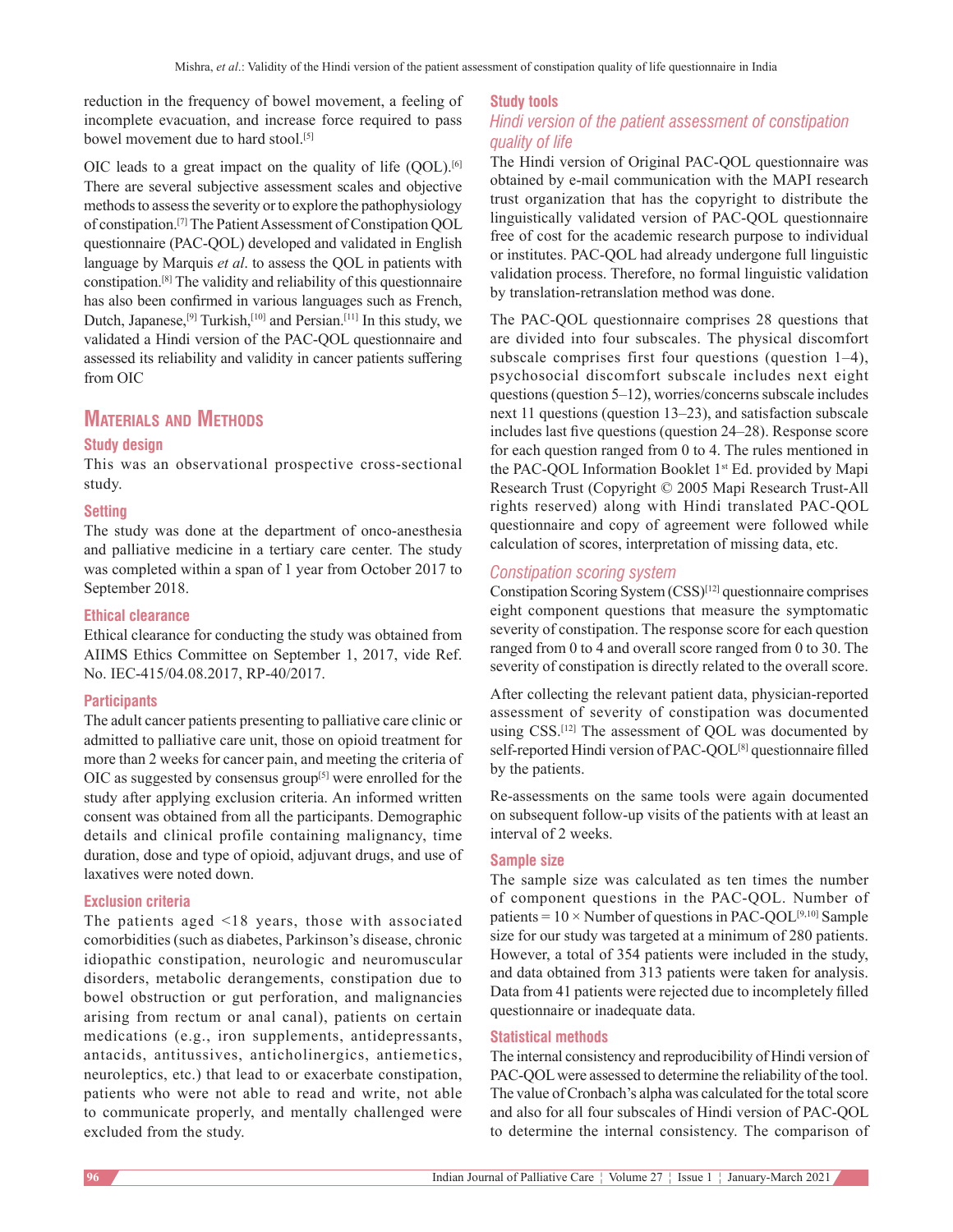scores of Hindi versions of PAC‑QOL obtained at the first visit with those obtained at the subsequent visit of the patient was done using test–retest method to evaluate the reproducibility. Patients reporting no change in the severity of constipation in between the two visits were taken for test–retest analysis using intraclass correlation coefficient (ICC).

To determine the concurrent validity between the PAC‑QOL scores and the CSS scores, Pearson's correlation coefficients were calculated.

#### **Statistical analysis**

Data analysis was done using software STATA 14.0, College Station, Texas 77845, USA.

## **Results**

The sample consisted of 52.07% males and while 47.9% of females. The mean age was  $49.5 \pm 13.6$  years and mean duration of opioid treatment was  $8.2 \pm 6.8$  days [Table 1].

#### **Reliability**

## *Internal consistency of Hindi version of the patient assessment of constipation‑quality of life*

The Cronbach's alfa coefficient was calculated for all four subgroups and overall score. Cronbach's alpha value for the

## **Table 1: Patients characteristics (***n***=313)**

| <b>Patient variables</b>                                    | <b>Observations</b><br>(in mean $\pm$ SD or<br>% (Percentage) |
|-------------------------------------------------------------|---------------------------------------------------------------|
| Age (years)                                                 | $49.5 \pm 13.6$                                               |
| Gender (male: female)                                       | 163:150                                                       |
| Educational qualification $(\%)$                            |                                                               |
| Primary                                                     | 121 (38.7)                                                    |
| Middle school                                               | 53 (16.9)                                                     |
| High school                                                 | 97 (30.9)                                                     |
| Graduate                                                    | 42 (13.4)                                                     |
| Duration of opioid Rx (in weeks)                            | $8.2 \pm 6.8$                                                 |
| <b>CSS</b>                                                  | $9.9 \pm 3.3$                                                 |
| PAC-QOL score                                               |                                                               |
| Physical discomfort score                                   | $1.326677\pm0.62$                                             |
| Psychosocial discomfort score                               | 1.133778±0.43                                                 |
| Worries/concerns score                                      | $0.955852\pm0.36$                                             |
| Satisfaction score                                          | 1.894568±0.52                                                 |
| Overall score                                               | $1.327721 \pm 0.36$                                           |
| PAC-OOL: Patient assessment of constination quality of life |                                                               |

questionnaire, CSS: Constipation scoring system

## **Table 2: Internal consistency of Hindi version of the patient assessment of constipation quality of life questionnaire tool**

| <b>Subgroups and overall</b> | Cronbach's alpha |
|------------------------------|------------------|
| Physical discomfort          | 0.7222           |
| Psychosocial discomfort      | 0.6907           |
| Worries and concerns         | 0.7711           |
| Satisfaction                 | 0.7025           |
| Overall                      | 0.8609           |

overall PAC‑QOL score was 0.86, while alpha value for four subscales ranged between 0.69 and 0.72 [Table 2]. The alpha values derived indicated that the Hindi version of PAC‑QOL response scores was consistent for the overall questionnaire and also across all four subscales of the tool.

### **Test–retest reliability**

For test–retest study, 101 patients were available. The mean interval between 1<sup>st</sup> and 2<sup>nd</sup> visit was  $16 \pm 3.2$  days. ICC for overall score was 0.85, while ICC for subscales ranged between 0.74 and 0.91. The result established a good correlation between the Hindi version of PAC‑QOL, overall and subgroups scores obtained at first and second visit [Table 3].

#### **Concurrent validity**

The concurrent validity was assessed between Hindi version of PAC‑QOL scores and CSS scores obtained from all 313 patients. The value of Pearson's correlation coefficient between the CSS score and overall Hindi version of PAC‑QOL score (*r* = 0.64, *P* < 0.0001) and CSS and all four subscales of Hindi version of PAC-QOL,  $r = 0.40$  for worries and concern,  $r = 0.41$  for psychological discomfort,  $r = 0.55$  for physical discomfort, and  $r = 0.67$  for satisfaction were significant at *P* < 0.0001 level [Table 4].

## **Discussion**

The outcome of our study proved that Hindi version of PAC-QOL is both reliable and valid to assess QOL in Indian cancer patients with OIC. The self-reported questionnaire, PAC-QOL, was originally developed in English language and later on developed in many other languages.[8] Till date, PAC-QOL has been formally validated in Japanese<sup>[9]</sup> ( $n = 295$ ), Turkish<sup>[10]</sup> ( $n = 154$ ), and Persian<sup>[11]</sup> ( $n = 100$ ) languages.

| Table 3: Intraclass correlation values for tool subgroups |  |  |  |
|-----------------------------------------------------------|--|--|--|
| and overall score                                         |  |  |  |

| <b>Subgroups</b>        | ICC.  | 95% CI          |
|-------------------------|-------|-----------------|
| Physical discomfort     | 0.783 | $0.694 - 0.848$ |
| Psychosocial discomfort | 0.755 | 0.657-0.828     |
| Worries and concerns    | 0.906 | 0.863-0.935     |
| Satisfaction            | 0.738 | $0.635 - 0.816$ |
| Overall                 | 0.847 | 0.781-0.894     |
|                         |       |                 |

ICC: Intraclass correlation coefficient, CI: Confidence interval

**Table 4: Pearson's correlation coefficients between the constipation scoring system score and subgroups and the overall patient assessment of constipation quality of life questionnaire score**

| <b>Subgroups</b>        | <b>Pearson's correlation</b> | Р         |
|-------------------------|------------------------------|-----------|
| Physical discomfort     | 0.5471                       | < 0.00001 |
| Psychosocial discomfort | 0.4069                       | < 0.00001 |
| Worries and concerns    | 0.4007                       | < 0.00001 |
| Satisfaction            | 0.6661                       | < 0.00001 |
| Overall                 | 0.6419                       | < 0.00001 |